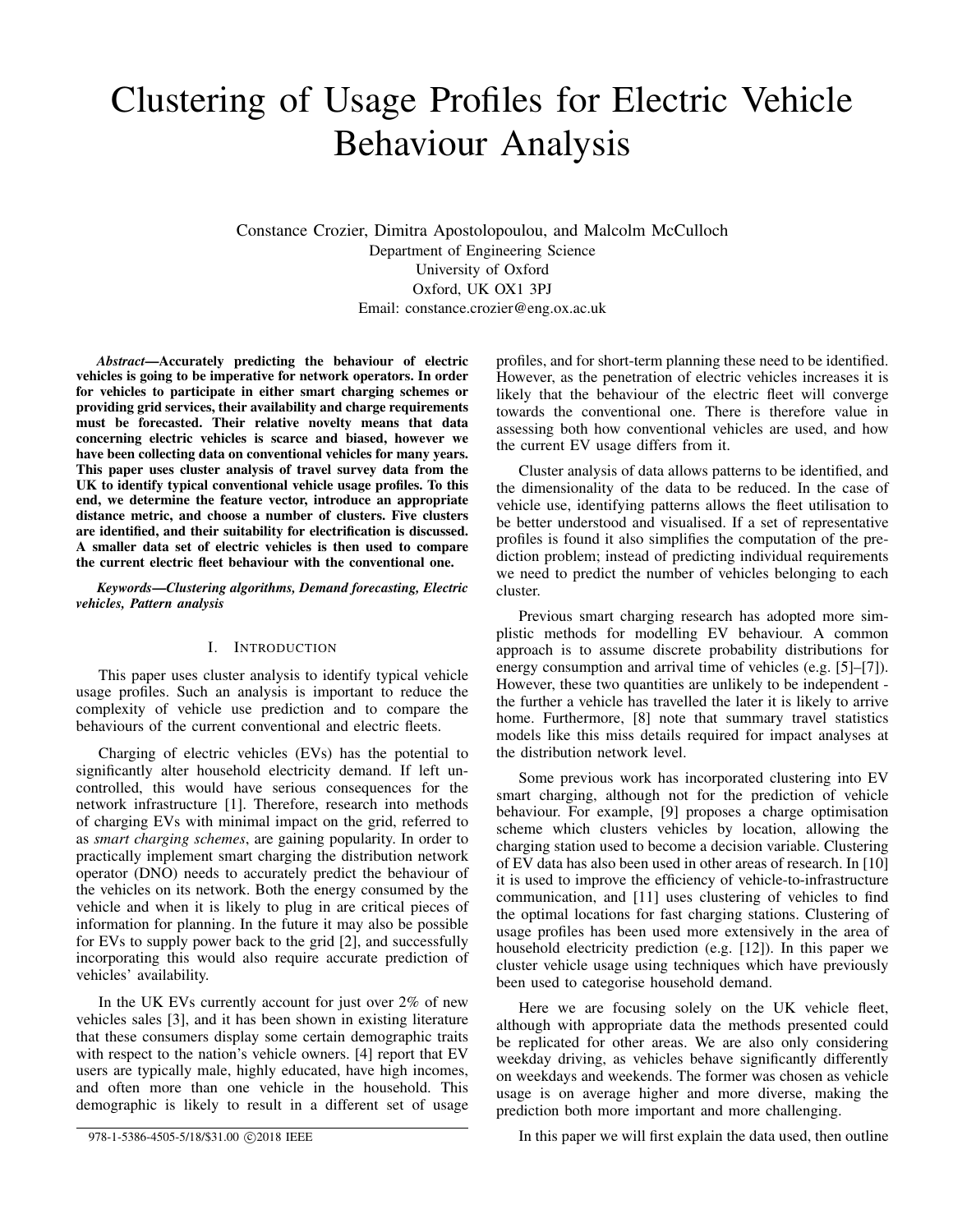

Fig. 1. Example vehicle usage profiles extracted from the NTS.

the clustering algorithm employed. The resulting clusters from the conventional vehicle data are explored, and the differences between the conventional and electric fleet are quantified.

# II. DATA SOURCES

For this research a large data set of conventional vehicle usage was used and compared with a smaller set of EV profiles.

# *A. National Travel Survey*

To investigate vehicle use in the UK, the *National Travel Survey* (NTS) was used [13] . This is an annual project which records all of the trips undertaken by a household for a week, where the households are randomly selected from across the country. Journeys are recorded by hand; participants submit a completed travel diary at the end of the week. The full data set contains the time, distance, purpose and mode of transport (among other things) of nearly 2 million journeys. By searching through the data set for trips with the same vehicle ID, over 100,000 individual usage profiles can be extracted. Three example week long vehicle usage profiles are shown in Figure 1, where time of day is on the horizontal axis, week day on the vertical, and blue areas represent times when the vehicle is in use. This allows vehicle specific characteristics to be identified, for instance the second vehicle is shown to have a very regular commute which it carried out on 4/5 weekdays. As the travel diaries are only recorded for a week, this is the longest profile which can be extracted.

Similar surveys are conducted in other countries, such as the *National Household Travel Survey* in the US. The methods produced in this paper could be applied to any such survey, where car journeys are recorded provided the vehicle ID, distance and timings of trips were recorded.

### *B. Electric vehicle usage*

*My Electric Avenue* (MEA) was a project completed in 2016 which aimed to investigate the impact of EVs on distribution systems [14]. Nissan Leafs were loaned to households for a period of at least 18 months, during which all vehicle use was recorded. The households were in concentrated geographic groups, meaning those within the same group were charging from the same low-voltage network. The project was opt-in so participants behaviour is likely to be representative of EV early adopters.

## III. CLUSTERING ANALYSIS

Clustering is the accumulation of data into groups of similar points. In this paper we focus on one of the simplest methods: K-Means clustering. This aims to partition data into K clusters, each of which is defined by a centroid which is the mean position of the points in the cluster. Each point belongs to the cluster whose centroid is closest to it, and the centroid positions are chosen so as to minimize the average distance of a point from its cluster's centroid. The positions can be computed using Lloyd's algorithm, a full formulation of which is presented in [15].

In order to implement this type of clustering one needs to decide on: a feature vector, a distance metric and the number of clusters present in the data.

### *A. Feature Vector*

A feature vector is a set of numbers which describe each point in the data set to be clustered. The cluster positions found by the algorithm are highly sensitive to the choice of feature vector, so choosing the variables carefully is critical.

In this study we are interested in identifying typical vehicle usage patterns. One approach would be to choose parameters which we think describe the vehicle use, e.g. distance travelled or number of trips. However, as we are carrying out this research with a view to planning charging it is important to know when, as well as how much, a vehicle is being used. Therefore, it was decided to use the average usage profile for the feature vector, so that each element of the feature vector represents the usage at a certain time of day. As the NTS data does not record energy consumption, here the usage is defined by the distance the vehicle has moved in the time period, or the average speed. There is not enough information to recover the actual velocity profile - we are effectively assuming that each journey is completed at a constant speed. This approximation is justified as it is the distance rather than speed which most strongly dictates energy consumption, so it is the distance we are more interested in. The total distance that a vehicle has travelled can be recovered from the usage profile by integration.

For each vehicle we have 5 weekdays of data, which were combined to create an average profile. The average was used because it describes not only the vehicle usage but how repetitive it is, as the highest values will indicate a fast journey carried out on the same time each day. By averaging the usage profiles we get the expected distance travelled on any given day at that time, so if a vehicle did a long journey one day but not on the others the expectation would have a low value.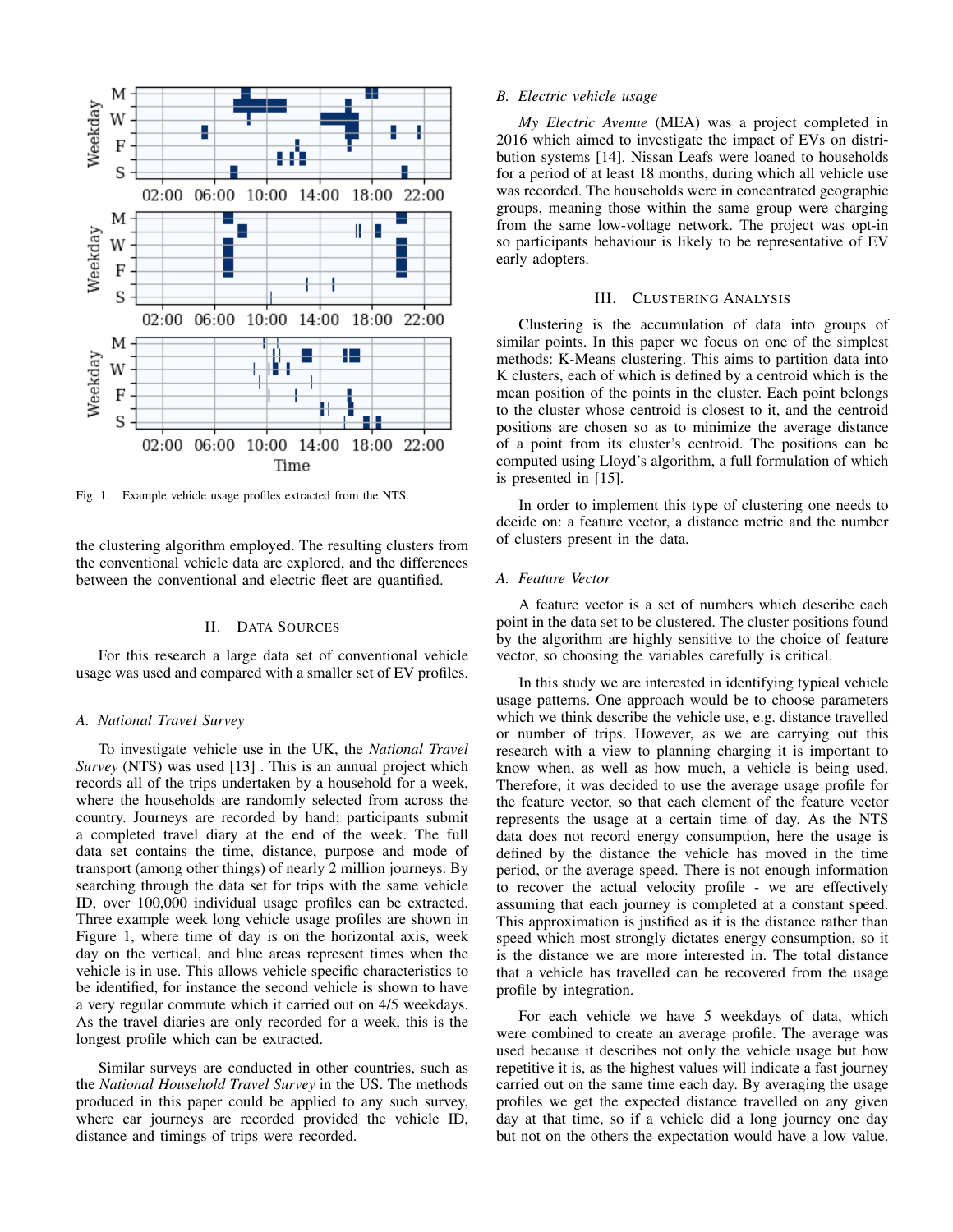

Fig. 2. The probability distribution of minutes past the hour of a recorded journey start time.

A decision has to be made on the time resolution of the profiles used. In the NTS journey times are recorded in minutes past midnight, so theoretically we could cluster on profiles at 1 minute resolution. However, that would result in 1440-point long feature vectors which will be computationally expensive, and will limit the number of points we can cluster on. Using this time resolution would also be pointless because the data is unlikely to be accurate to this level, given they are recorded by hand. In fact, closer examination of the survey data found that *rounder* times were much more likely to be recorded. Figure 2 shows the probability distribution of minutes past the hour of a recorded journey start time. There appears to be a 40% chance of a journey either starting exactly on the hour or half hour which seems statistically improbable, more likely people are rounding their trips to the nearest half hour. It was therefore decided to use a resolution of half an hour, resulting in 48 points per feature vector.

It is common practice in clustering to normalise profiles, so that the relative shape of the feature vector variables are compared rather than their magnitude. However, when considering the use of EVs the distance it has travelled is one of the most important features for planning charging. Therefore, we have not normalised the profiles but uniformly scaled them to have a maximum value of 1 - this limits the size of the distances calculated during the composition. Nine example feature vectors extracted from the NTS data are shown in Figure 3.

## *B. Distance Metric*

Standard K-Means clustering uses the Euclidean distance as the distance metric between two data points. This describes the distance between two vectors p and q as:

$$
d(\mathbf{p}, \mathbf{q}) = \sqrt{\sum_{i} (q_i - p_i)^2}.
$$
 (1)

However, this is not ideal for clustering profiles as Euclidean distances treat every point in the vector independently. To see why this is problematic for time signals consider Figure 4, which shows three synthetic profiles, *(a-c)*, all of which contain exactly two non-zero elements. *(a)* and *(b)* represent the same signal shifted by one time instant while *(c)* is completely different. Clearly we would recognise *(a)* and *(b)* as more similar than *(c)*. Unfortunately, using Euclidean distances, all of these signals are equidistant from another.



Fig. 3. Example feature vectors as extracted from the travel survey.



Fig. 4. Three synthetic signals illustrating why Euclidean distance is inappropriate in this case.

One common approach for the similarity of time-series is to use their auto-correlation, which finds the maximum dot product of the signals over all possible relative time-shifts. However, shift invariance is not desirable for planning charging a vehicle which carries out one journey at 2AM is not the same as one that carries one out at 6PM. Instead, it was decided to apply a Gaussian filter to the profiles. This smooths the profiles with time, thereby encoding information about the surrounding times in the features. Figure 5 shows the same three synthetic profiles with filters of 0.5, 1 and 2 point standard deviations applied. When the Euclidean distance is now applied it will identify that *(a)* is much closer to *(b)* than *(c)*. Carefully choosing the filter width is important; too narrow a filter won't be effective, while too wide sacrifices valuable information. Here we chose the 1 point standard deviation filter.

#### *C. Selecting number of clusters*

One of the biggest challenges of K-Means clustering is determing the value of K, or the number of clusters. This can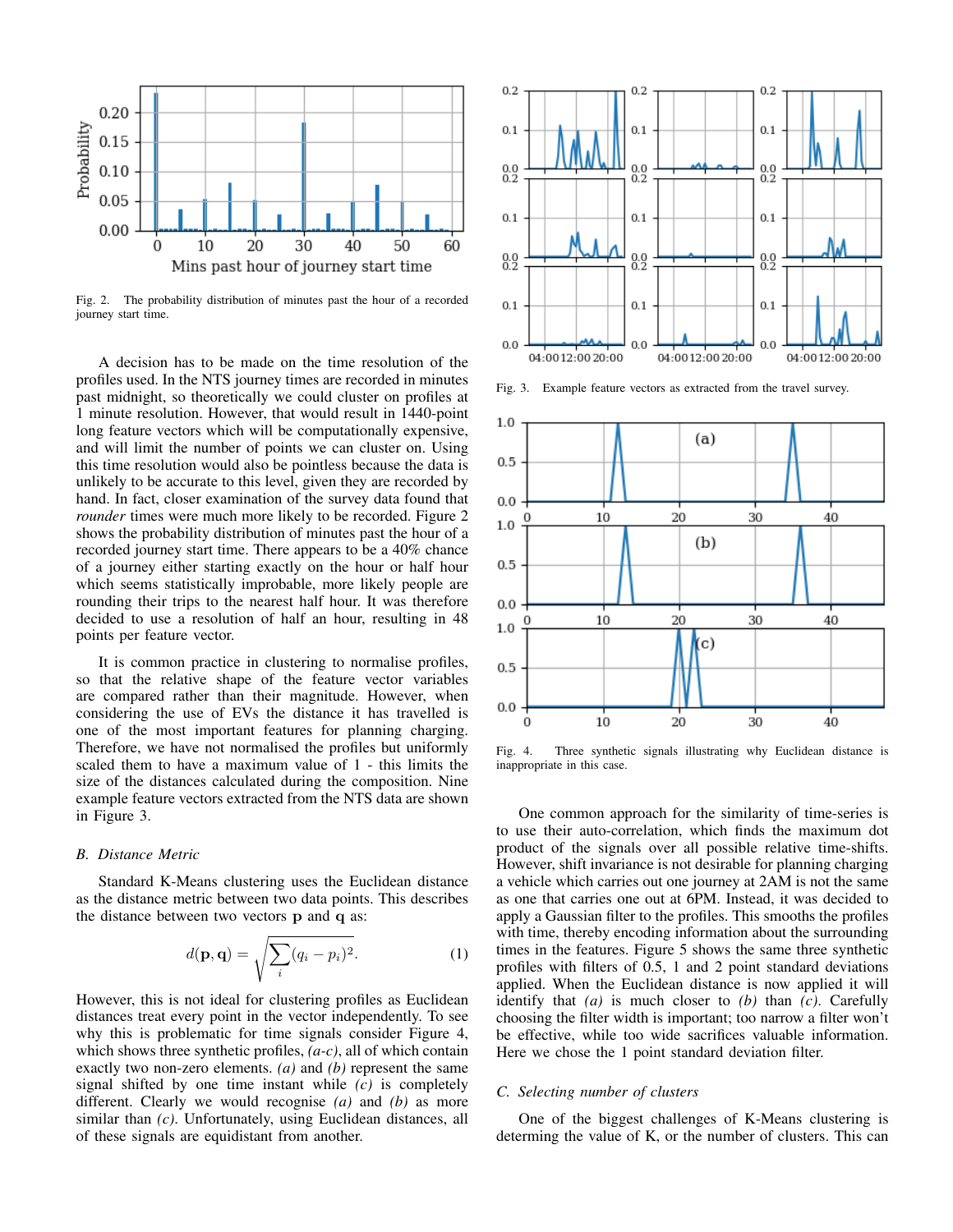

Fig. 5. Three synthetic signals illustrating why Euclidean distance is inappropriate in this case.

be a difficult job, particularly when the goal of the clustering exercise is dimensionality reduction. As K is increased the clusters necessarily describe the data more accurately, however the more clusters there are the less the dimensionality of the problem is reduced.

There are several heuristic methods which can be used to select a number of clusters, and their suitability is context dependant. In this case we attempted the *elbow method* (e.g. [16]). This involves plotting the variation of *total withinclusters sum of squares* (the sum of the squared distance of every point from its cluster's centroid) with number of clusters. The relationship is necessarily monotonically decreasing as adding more clusters will always reduce the average distance of a point from a cluster, however typically there is a sharp initial decrease which levels off. The point at which the decrease transitions from sharp to gradual (the elbow) is chosen as the number of clusters. The logic is that if introducing an additional cluster significantly reduces cluster variance then it is valuable, but if only a moderate reduction in variance is achieved then it is not. The variation of within cluster sum of squares with number of clusters for the NTS data is shown in Figure 6. In this case there is not an obvious elbow, however a transition from steep to gradual seems to occur around 4 or 5 clusters.

As we are interested in determining distinct vehicle usage patterns it is also useful to visualise how different each additional cluster is compared to the pre-existing ones. This can be accomplished by looking at the variation of distance between the two closest centroids with number of clusters, which is shown in Figure 7. It should be noted that, unlike the within cluster sum of squares, this tells us nothing about how well the clusters describe the data, but should highlight when there are two similar clusters. In this case we can see that after 4/5 clusters the distance between the closest two clusters becomes relatively small. This implies that, after this point there are two centroids which are very similar. Therefore it was decided to use K=5 clusters for the remains of the analysis.



Fig. 6. The variation in within cluster sum of squares with number of clusters for the NTS data.



Fig. 7. The variation in distance between the two closest cluster centroids with number of clusters.

## IV. RESULTS

The clustering algorithm described in Section III was carried out on 30,000 vehicle usage profiles from the NTS. The resulting clusters are displayed in Figure 8. Each centroid is displayed on a separate subplot using a solid line, the shaded region covers a 90% confidence interval for the points belonging to the cluster. In brackets below the cluster number is the percentage of the data set which occupies that cluster. The legend shows the distance covered by the centroid profile.

Three of the the five clusters seem to represent commuting vehicles (clusters 1, 3, and 4) which together comprise only 18.6% of the vehicles in the data set. Of these number 4 is the most common, and also the shortest. Number 5 has a similar but both leaves and arrives home earlier, it the preprocessing blur is increased to several hours then these clusters merge. Number 1 is the least populated cluster and appears to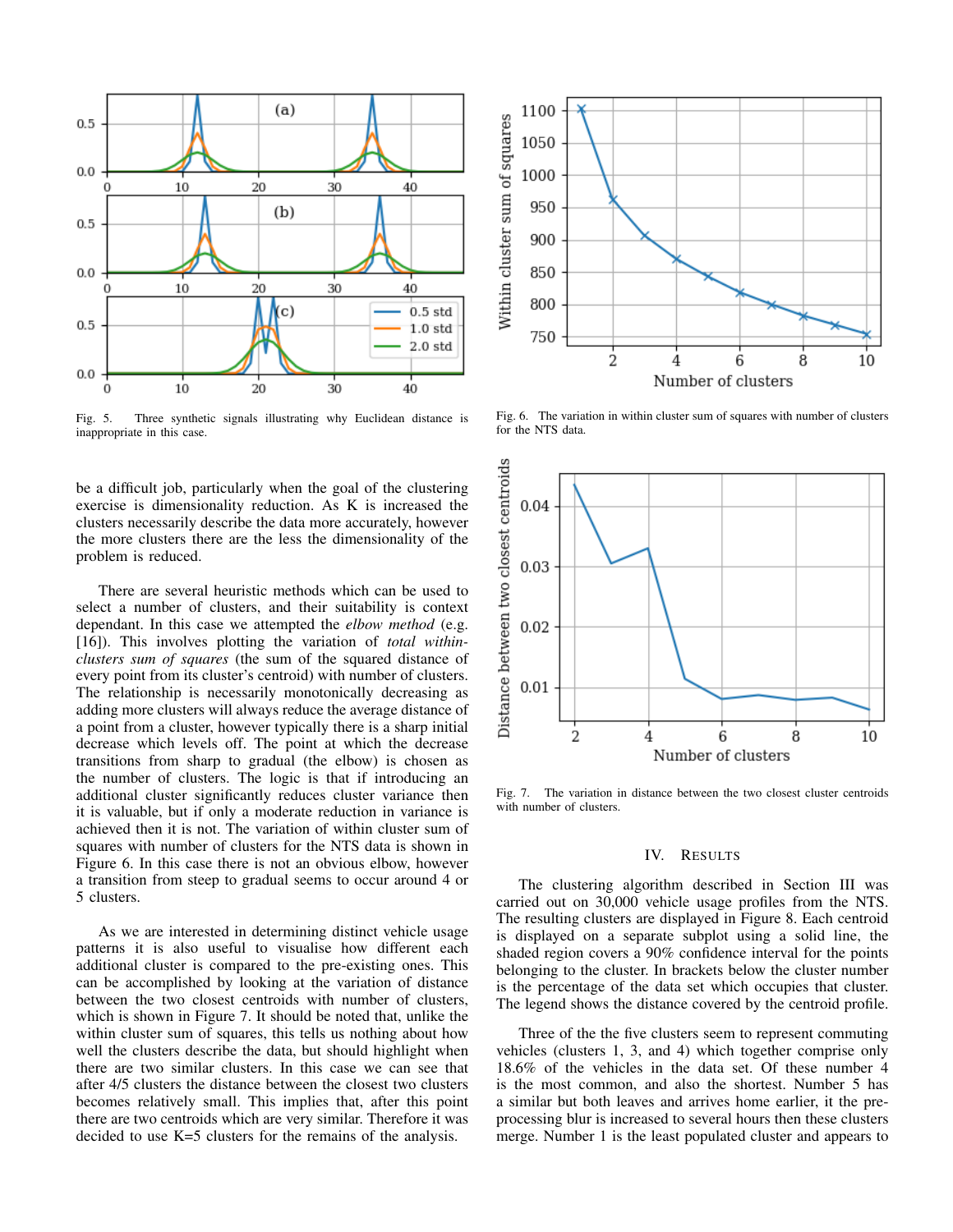

Fig. 8. The centroids, 90% confidence intervals, average distances, and size of the 5 clusters resulting from the NTS vehicle use profiles.

represent vehicles which both commute and drive throughout the day, this is the new cluster that emerges when you move from  $K = 4$  to 5. Numbers 2 and 3 show very flat usage profiles, suggesting the vehicles are used uniformly throughout the day - the divisor is the difference in distance they cover.

Perhaps the most striking result is that the vast majority (nearly 75%) of the vehicles are in cluster 2. This is the lowest usage group, covering an average of just 10 miles a day, and suggests that the national fleet is under-utilised. If the eventual electric fleet has this composition then only a small percentage of vehicles will need charging on a daily basis.

As well as the average usage profiles it is interesting to look at the distribution of distance travelled within the clusters. Figure 9 shows the probability distribution functions of the daily distance travelled within each of the identified clusters. 85 miles is the typical range of an EV, so the probability that a vehicle in the cluster will travel less than that in a day is also displayed. This shows that the vast majority of vehicles from clusters 2, 4, and 5 would routinely manage on one charge a day. In cluster 3 12% of vehicles would either require a larger battery or additional charging, and in cluster 1 49% of vehicles would. This tells us that of the vehicles regularly driving more than 85 miles a day, 56% are them will be commuters and 44% are more uniformly used.

## *A. Comparison with existing EV fleet*

The early adopters of EVs are likely to have usage profiles which are distinct from the current conventional vehicles. Cluster analysis of the MEA fleet, with only 200 vehicles, is not likely to yield any notable results. However, by assigning the vehicles to the clusters identified from the NTS the composition of the two fleets can be compared. Figure 10 shows the cluster distribution for both data sets.

The dominating low use cluster is significantly smaller in the MEA data (although still the most populated). It makes sense that participants in an EV trial would drive more than average. Also notable is that there were no vehicles in the MEA



Fig. 9. The distribution of average daily distance within clusters, in brackets is shown the chance of travelling less than 85 miles a day on average.



Fig. 10. The probability distribution of cluster composition for both the NTS and the MEA vehicles.